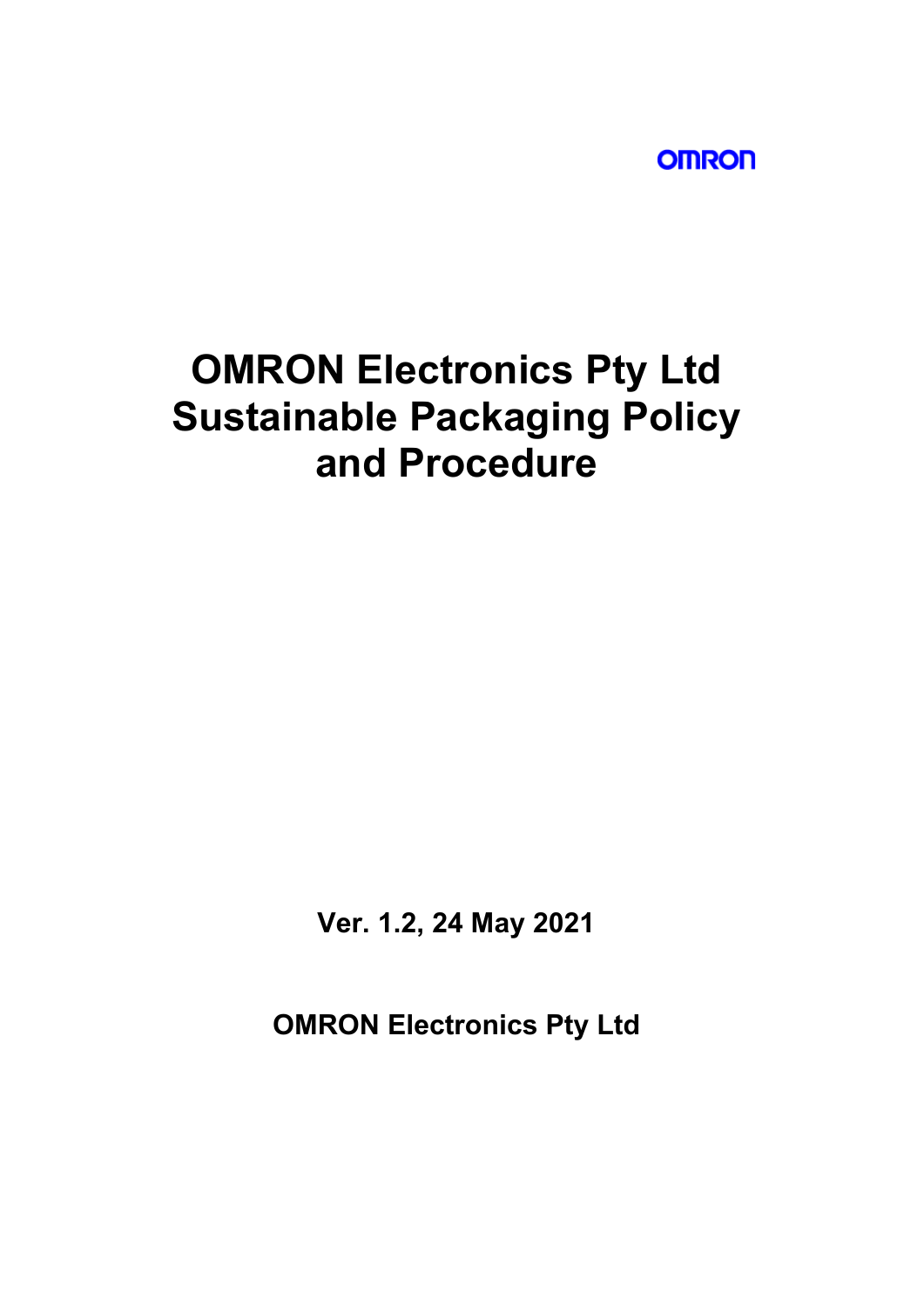## **1. Purpose**

The purpose of this policy and procedure is to reduce the environmental impact of packaging from our standard product range by optimising consumer packaging, increasing recycling and recovery rates and contributing to cleaner recycling streams.

This Sustainable Packaging Policy and Procedure supports the OMRON Group's *Green Procurement Standards*, and applies to the Australian division of the business to help the business meet our obligations as a signatory of the Australian Packaging Covenant.

## **2. Why do we need a Sustainable Packaging Policy?**

OMRON Electronics Pty Ltd is a signatory to the Australian Packaging Covenant (The Covenant). The Covenant is a co-regulatory scheme established by the Commonwealth Government under the *National Environment Protection (Used Packaging Materials) Measure* 2011 to help Australia meet its packaging reduction targets.

All signatories to The Covenant are required to prepare a Sustainable Packaging Policy to provide a roadmap on how they will meet Australia's National Packaging Targets by 2025. These targets are:

- 100% of all Australia's packaging will be reusable, recyclable or compostable by 2025 or earlier;
- 70% of Australia's plastic packaging will be recycled or composted by 2025;
- 50% average recycled content will be included across all packaging by 2025; and
- Problematic and unnecessary single-use plastic packaging will be phased out through design, innovation or introduction of alternatives.

## **3. Our Sustainable Packaging Principles**

We will implement the following Principles through our business in accordance with the *Sustainable Packaging Guidelines* published by the Australian Packaging Covenant Organisation (June 2020)[1](#page-1-0).

- 1. Design for recovery;
- 2. Optimise material efficiency;
- 3. Design to reduce product waste;
- 4. Eliminate hazardous materials;
- 5. Use recycled materials;
- 6. Use renewable materials;
- 7. Design to minimise litter;
- 8. Design for transport efficiency;
- 9. Design for accessibility; and

<span id="page-1-0"></span><sup>1</sup> Australian Packaging Covenant Organisation (2020). *Sustainable Packaging Guidelines (SPGs). Published by APCO, June 2020. Internet publication:* <https://www.packagingcovenant.org.au/documents/item/1091>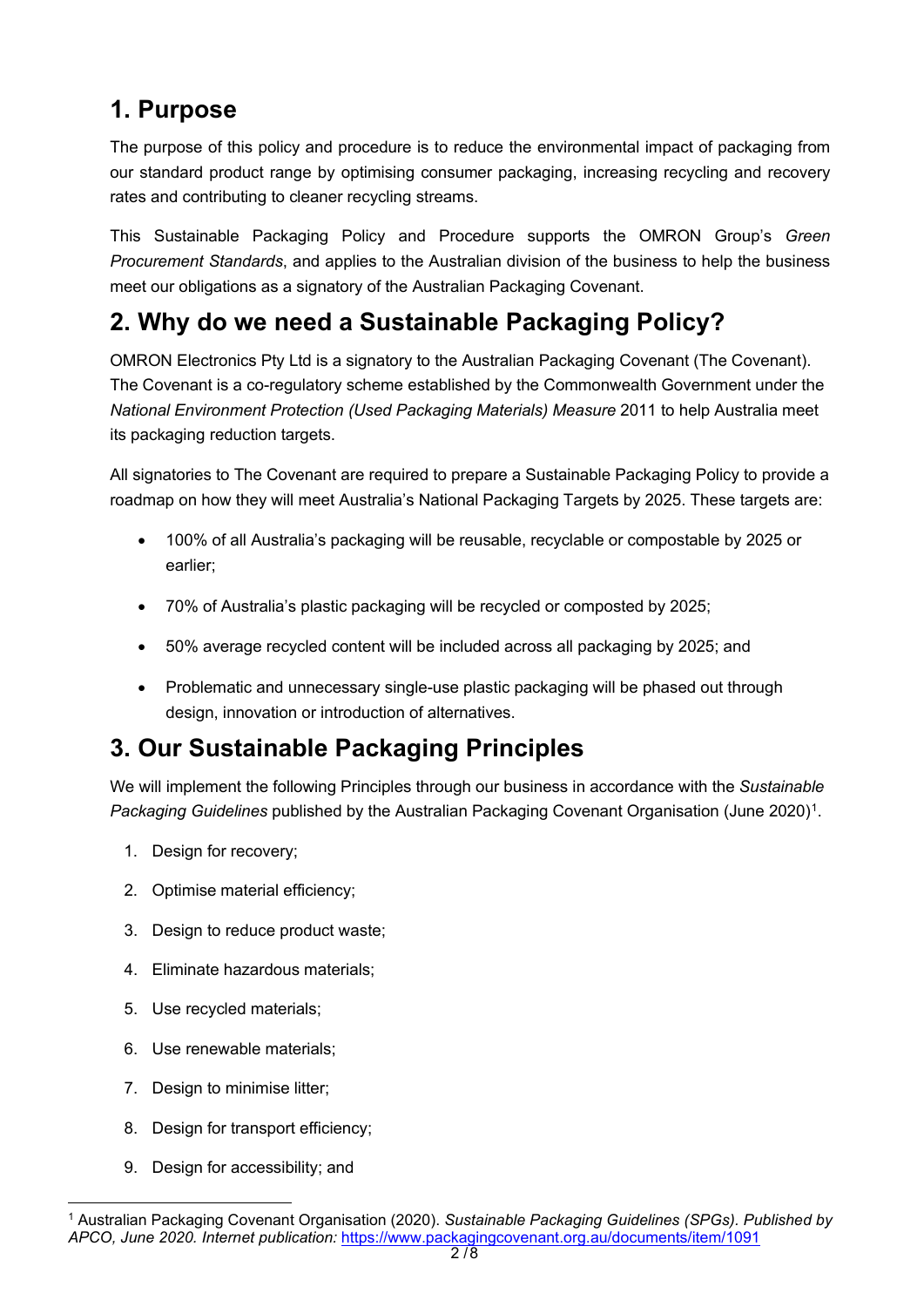10. Provide consumer information on sustainability.

#### **4. Targets and timeline**

To assist us drive progress towards the Australian Packaging Targets, we will work towards achieving "Level 2 Good Progress" as defined in APCO's Sustainable Packaging Guidelines before 2025. Our goal is to achieve the target of Level 2 by 2023.

A summary of the progressive approach that we will take to implementing APCO's Sustainable Packaging Guidelines is summarised in Figure 1.

**Figure 1. Summary of OMRON's commitments and targets towards implementing APCO's Sustainable Packaging Guidelines. This will help drive our progress towards the Australian Packaging Targets before 2025.** 



#### **5. Responsibilities**

It is the responsibility of all employees involved in the design of labels and packaging, and sourcing and packaging of OMRON products to follow this policy and procedure. Managers, Supervisors and Team Leaders are responsible for educating their staff and monitoring behaviour to ensure this policy and procedure is implemented and maintained. A cross-functional team has the responsibility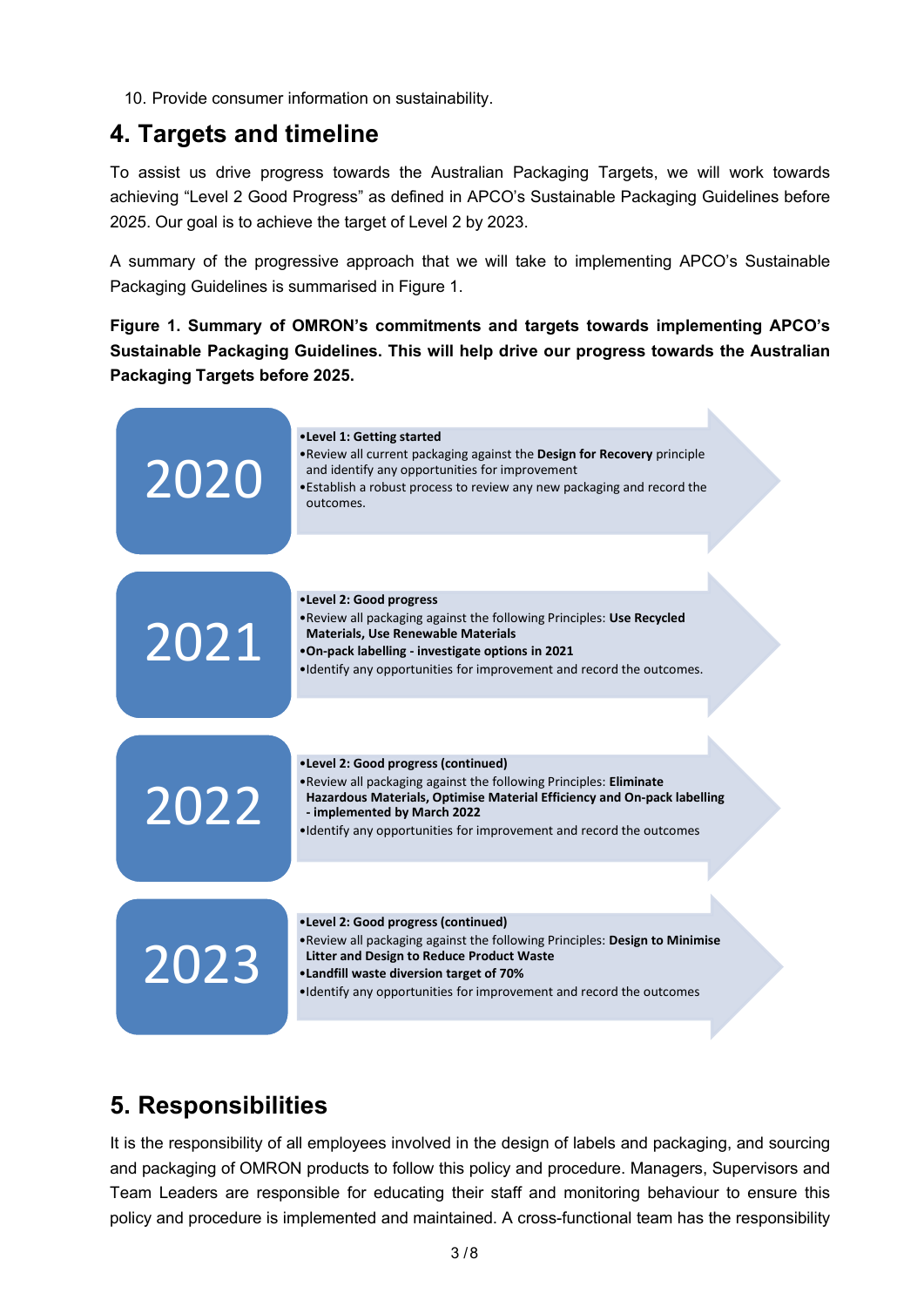to report on the implementation and adherence to this policy and procedure at least once a year.

## **6. Policy**

We consider four key principles in the design, procurement and recycling of packaging to improve packaging sustainability and reduce the environmental impacts of our packaging:

- 1) Packaging should be designed to meet market and consumer needs, while minimising net impact in a cost-effective way.
- 2) Packaging should be designed to minimise the use of materials and other resources without compromising product quality and safety.
- 3) Packaging should be designed to minimise the environmental and social impact of materials and components.
- 4) Packaging should be designed to maximise its potential for recovery and recycling, and to minimise the environmental and social impacts of its disposal.

OMRON applies these key principles to all new and existing products during the design, procurement and delivery process to ensure that the most sustainable alternatives are considered.

We also encourage customers, suppliers and contractors to reduce their environmental footprint and to identify measures to mitigate the environmental impact of their activities, products and services.

#### **7. Procedure**

To meet the four key principles in the design, procurement and recycling of packaging, we should conduct an effective packaging review of all new and existing products and:

- 1) Undertake background research on sustainable packaging and the opportunities that might be available for its relevant packaging types;
- 2) Identify staff members who are able to conduct the packaging review;
- 3) Develop a suitable documentation and filing system;
- 4) Assess packaging using the Packaging Review Checklist (Attachment 1);
- 5) For existing products, undertake the Packaging Review Checklist and determine what (if any) opportunities exist to move to more sustainable practices;
- 6) For new products, use the Packaging Review Checklist to determine whether packaging is necessary or can be avoided and if so, consider buying packaging containing Recycled Material;
- 7) Document the review process and retain underlying evidence for the decisions that were made; and
- 8) Ensure that all packaging is disposed appropriately.

#### **8. Record keeping**

Records of product packaging reviews are kept for a minimum of five years.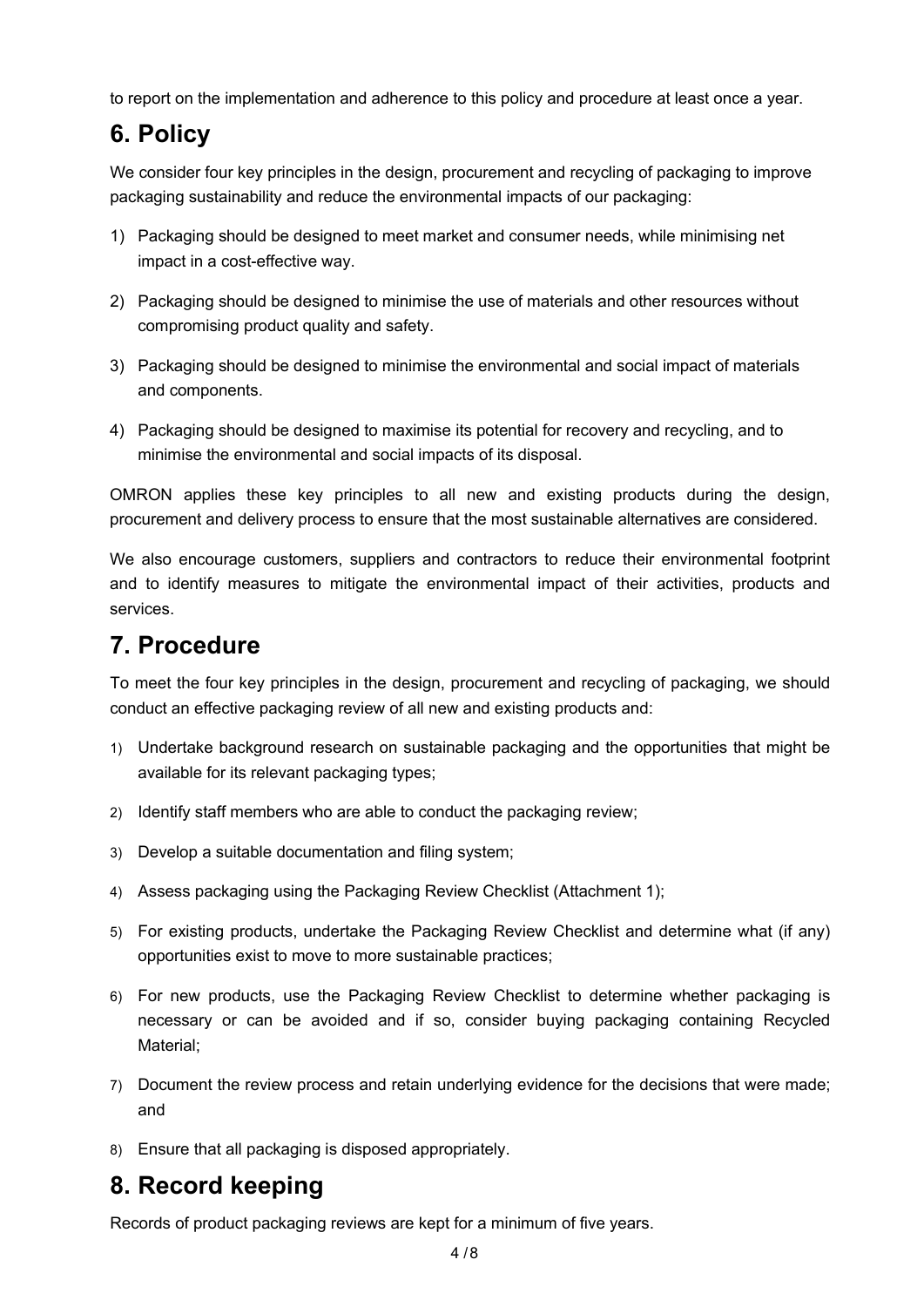#### **Attachment 1: OMRON Electronics Pty Ltd Packaging Review Checklist**

Completion of this Packaging Review Checklist is required for all existing and new products distributed and sold by OMRON Electronics Pty Ltd in Australia. The checklist shall also be used for new product development, material specification changes and packaging supplier changes.

The purpose is to help ensure that our Packaging Sustainability Policy has been implemented across our Australian business.

| <b>No</b>       | criterion                                                                                                               | <b>APCO Sub- Product information</b>                                                                                                                                                      | <b>Insert Responses</b> |
|-----------------|-------------------------------------------------------------------------------------------------------------------------|-------------------------------------------------------------------------------------------------------------------------------------------------------------------------------------------|-------------------------|
| 1               | n/a                                                                                                                     | Vendor name:                                                                                                                                                                              |                         |
| $\overline{2}$  |                                                                                                                         | Vendor number:                                                                                                                                                                            |                         |
| 3               |                                                                                                                         | Product name:                                                                                                                                                                             |                         |
| 4               |                                                                                                                         | <b>OMRON Reference Number:</b>                                                                                                                                                            |                         |
| 5               |                                                                                                                         | Product size / Declared measurement: g, mL, Kg, L, units:                                                                                                                                 |                         |
| 6               |                                                                                                                         | Name of person(s) completing this checklist:                                                                                                                                              |                         |
| $\overline{7}$  |                                                                                                                         | Contact details for person completing this checklist:                                                                                                                                     |                         |
| 8               |                                                                                                                         | <b>Effective Date:</b>                                                                                                                                                                    |                         |
| No.             | <b>APCO Sub-</b>                                                                                                        | <b>Design for recovery</b><br>1.                                                                                                                                                          | <b>Insert Responses</b> |
|                 | criterion                                                                                                               |                                                                                                                                                                                           |                         |
| 9               | <b>Recovery</b><br>pathway                                                                                              | Is the packaging used 100% reusable, recyclable or compostable?                                                                                                                           |                         |
| 10 <sub>1</sub> | <b>Design for</b>                                                                                                       | Is the packaging designed for re-use (i.e. can a customer re-use it?)                                                                                                                     |                         |
| 11              | reuse                                                                                                                   | Can the primary packaging be recycled through kerbside collections?                                                                                                                       |                         |
| 12              |                                                                                                                         | Are there any opportunities to improve recyclability? Check APCO Product<br>Recyclability Evaluation Portal (PREP)                                                                        |                         |
| 13              |                                                                                                                         | Do you need to provide any specific instructions to consumers to improve<br>recyclability e.g. flatten, clean etc.?                                                                       |                         |
| 14              |                                                                                                                         | Is the secondary packaging recyclable?                                                                                                                                                    |                         |
| 15              |                                                                                                                         | Are there any opportunities to change the design of the distribution<br>package to improve recyclability?                                                                                 |                         |
| 16              |                                                                                                                         | Considering your previous answers, do you think that the recyclability of<br>the packaging system has been optimised?                                                                     |                         |
| 17              |                                                                                                                         | If yes, what is the critical area that prevents further improvement in<br>material recycling? (e.g. product protection, packing/filling processes,<br>logistics, safety, legislation etc) |                         |
|                 | 18 Design for<br>Is composting the best reprocessing technology to divert packaging waste<br>organics<br>from landfill? |                                                                                                                                                                                           |                         |
| 19              | recycling                                                                                                               | If yes, is the packaging certified as suitable for composting and other<br>microbial treatment according to AS 4736 or AS 5810 (see resources<br>below)?                                  |                         |
| 20              |                                                                                                                         | Is the consumer likely to have convenient access to a service that will<br>collect and compost the packaging?                                                                             |                         |
| 21              |                                                                                                                         | If not, can you work with others to establish a collection and composting<br>service to ensure that the packaging is actually composted?                                                  |                         |
| 22              |                                                                                                                         | Are you providing consumers with information on how to correctly dispose<br>of the packaging?                                                                                             |                         |
| No.             | <b>APCO Sub-</b><br>criterion                                                                                           | <b>Optimise material efficiency</b><br>2.                                                                                                                                                 | <b>Insert Responses</b> |
| 23              | <b>None</b>                                                                                                             | Could any component of packaging be eliminated, i.e. is anything<br>unnecessary?                                                                                                          |                         |
| 24              |                                                                                                                         | Could you use a thinner or lighter material?                                                                                                                                              |                         |
| 25              |                                                                                                                         | Could you reduce the size (volume) of the package?                                                                                                                                        |                         |
| 26              |                                                                                                                         | Would these changes have any impact on functionality, product protection,<br>safety, consumer acceptability, recovery potential etc.?                                                     |                         |
| 27              |                                                                                                                         | Considering your previous answers, do you think the packaging system<br>has been optimised?                                                                                               |                         |
| No.             | <b>APCO Sub-</b><br>criterion                                                                                           | Designed to reduce product waste?<br>3.                                                                                                                                                   | <b>Insert Responses</b> |
| 28              | <b>None</b>                                                                                                             | Do you know how much of your product is damaged and wasted in the<br>supply chain, e.g. due to inadequate packaging, storage or handling?                                                 |                         |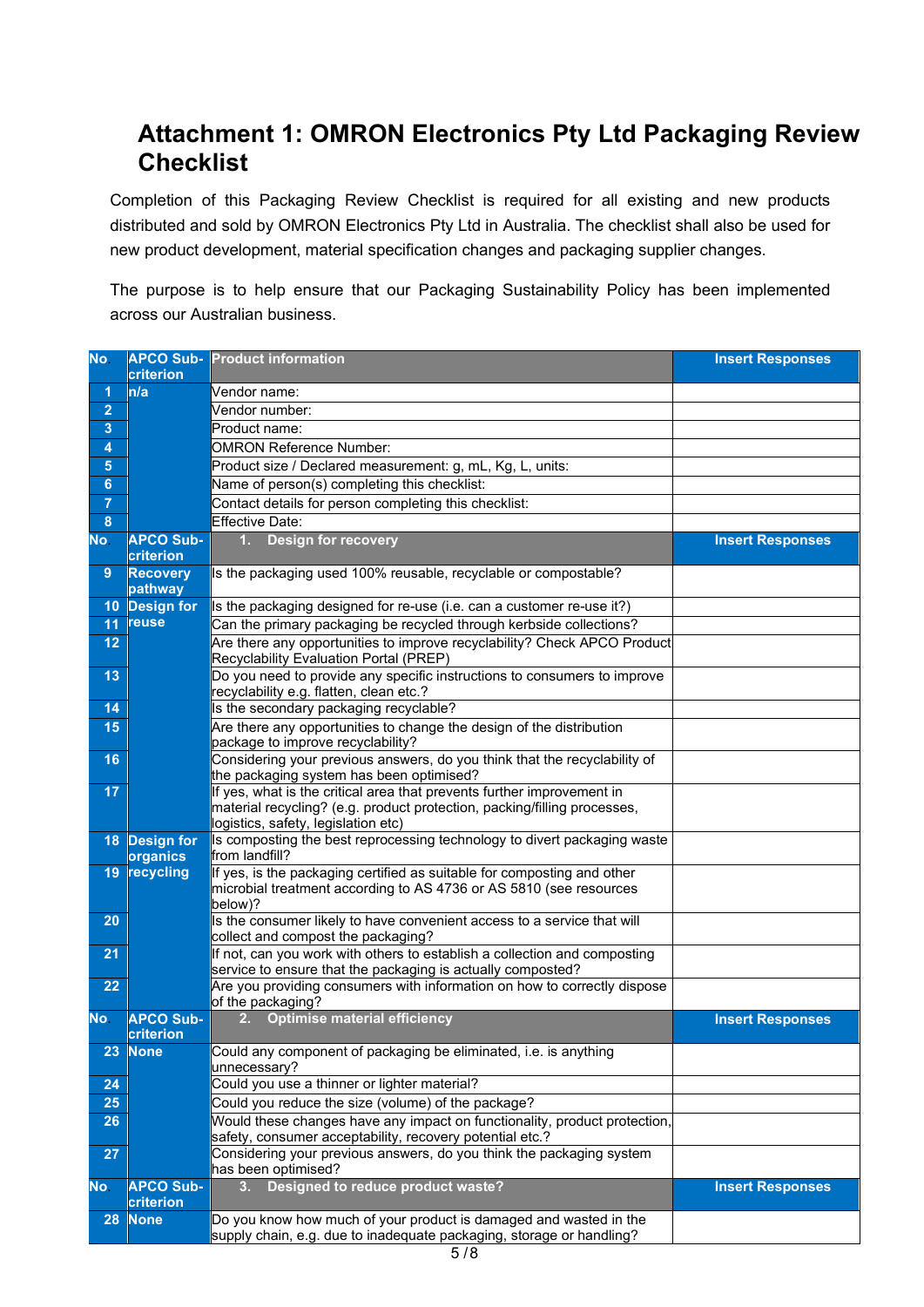| 29              |                                   | Are there any opportunities to improve packaging to reduce waste in the<br>supply chain?                                                                                                               |                         |
|-----------------|-----------------------------------|--------------------------------------------------------------------------------------------------------------------------------------------------------------------------------------------------------|-------------------------|
| 30              |                                   | Do you know how much of your product (particularly food) is wasted by<br>consumers after purchase?                                                                                                     |                         |
| 31              |                                   | Are there any opportunities to improve packaging to reduce the amount of<br>product wasted by consumers?                                                                                               |                         |
| No.             | <b>APCO Sub-</b><br>criterion     | Eliminate hazardous materials<br>4.                                                                                                                                                                    | <b>Insert Responses</b> |
| 32 <sub>2</sub> | <b>None</b>                       | Does your organisation have a risk management approach to the selection                                                                                                                                |                         |
|                 |                                   | of materials, inks, pigments, coatings, plasticisers and other substances<br>used in packaging or its production processes?                                                                            |                         |
| 33              |                                   | Does the production of the packaging utilise any hazardous substances?                                                                                                                                 |                         |
| 34              |                                   | Does the packaging itself contain any potentially hazardous substances?                                                                                                                                |                         |
| 35              |                                   | If yes to either of the two previous questions, could they be eliminated or<br>reduced?                                                                                                                |                         |
| 36              |                                   | Does the packaging meet Australian and /or international standards in<br>relation to hazardous substances?                                                                                             |                         |
| 37              |                                   | Is the packaging likely to contain any hazardous product residue at end of                                                                                                                             |                         |
|                 |                                   | life that may contaminate the recycling process? If yes, consider labelling<br>with the ARL for disposal rather than recycling, and work to establish an                                               |                         |
|                 |                                   | alternative collection and recycling program.                                                                                                                                                          |                         |
|                 | <b>No. APCO Sub-</b><br>criterion | 5. Use recycled materials                                                                                                                                                                              | <b>Insert Responses</b> |
| 38              | <b>None</b>                       | How much recycled content is in your packaging now (tonnes, %)?                                                                                                                                        |                         |
| 39              |                                   | Could you incorporate a higher percentage of recycled content?                                                                                                                                         |                         |
| 40              |                                   | Would higher recycled content have any impact on functionality, product<br>protection, safety, consumer acceptability, efficiency etc.?                                                                |                         |
| 41              |                                   | Considering your previous answers, do you think that recycled content in                                                                                                                               |                         |
| 42              |                                   | the packaging system has been optimised?<br>If yes, what is the critical area that prevents any further increase in                                                                                    |                         |
|                 |                                   | recycled content? Examples could include: product protection, packaging                                                                                                                                |                         |
|                 |                                   | manufacturing processes, packing/filling processes, logistics, product                                                                                                                                 |                         |
|                 |                                   | presentation/marketing, user/consumer acceptance, information, safety,<br>legislation etc.                                                                                                             |                         |
| 43              |                                   | Could you incorporate recycled content in any other products that your                                                                                                                                 |                         |
|                 |                                   | organisation buys, to help drive end-markets for recycled material?                                                                                                                                    |                         |
|                 | No APCO Sub-                      | 6. Use renewable materials                                                                                                                                                                             | <b>Insert Responses</b> |
|                 | criterion                         |                                                                                                                                                                                                        |                         |
| 44              | <b>None</b>                       | Are any of the materials used in your packaging renewable?                                                                                                                                             |                         |
| 45              |                                   | If not, is there potential to use a renewable alternative?                                                                                                                                             |                         |
| 46              |                                   | Is there potential to use renewable materials that have been certified as                                                                                                                              |                         |
|                 |                                   | being from responsible sources, e.g. by Forest Stewardship Council (FSC)                                                                                                                               |                         |
| 47              |                                   | or the Programme for the Endorsement of Forest Certification (PEFC)?<br>Considering your previous answers, do you think that renewable material<br>content in the packaging system has been optimised? |                         |
| 48              |                                   | If yes, what is the critical area that prevents any further improvement in                                                                                                                             |                         |
|                 |                                   | renewable content? Examples could include: product protection,                                                                                                                                         |                         |
|                 |                                   | packaging manufacturing processes, packing/filling processes, logistics,                                                                                                                               |                         |
|                 |                                   | product presentation/marketing, user/consumer acceptance, information,<br>safety, legislation etc.                                                                                                     |                         |
|                 | No APCO Sub-<br>criterion         | Design to minimise litter<br>7.                                                                                                                                                                        | <b>Insert Responses</b> |
| 49              | <b>None</b>                       | Do you understand where, when and how your product will be used and                                                                                                                                    |                         |
| 50              |                                   | by whom?<br>Is the package likely to be consumed away from home and therefore have                                                                                                                     |                         |
| 51              |                                   | the propensity to become litter?<br>To what extent is this packaging type represented in the litter stream?                                                                                            |                         |
| 52              |                                   | Refer to the National Litter Index.<br>How many separate or easily separable components that could end up as                                                                                           |                         |
|                 |                                   | litter does the packaging item have (for example, screw cap lids, and peel-                                                                                                                            |                         |
| 53              |                                   | off seals)? Can any be reduced or redesigned?<br>Has the package been designed to minimise the number of separate or                                                                                   |                         |
|                 |                                   | separable components?                                                                                                                                                                                  |                         |
| 54              |                                   | Do you provide advice for consumers on the label to encourage                                                                                                                                          |                         |
| 55              |                                   | appropriate disposal or recovery?<br>What steps have you undertaken to reduce the occurrence of your                                                                                                   |                         |
| 56              |                                   | packaging in the litter stream?<br>Have options been considered for away-from home recycling as part of an                                                                                             |                         |
|                 | <b>No. APCO Sub-</b>              | overall littering abatement program?<br>Design for transport efficiency<br>8.                                                                                                                          | <b>Insert Responses</b> |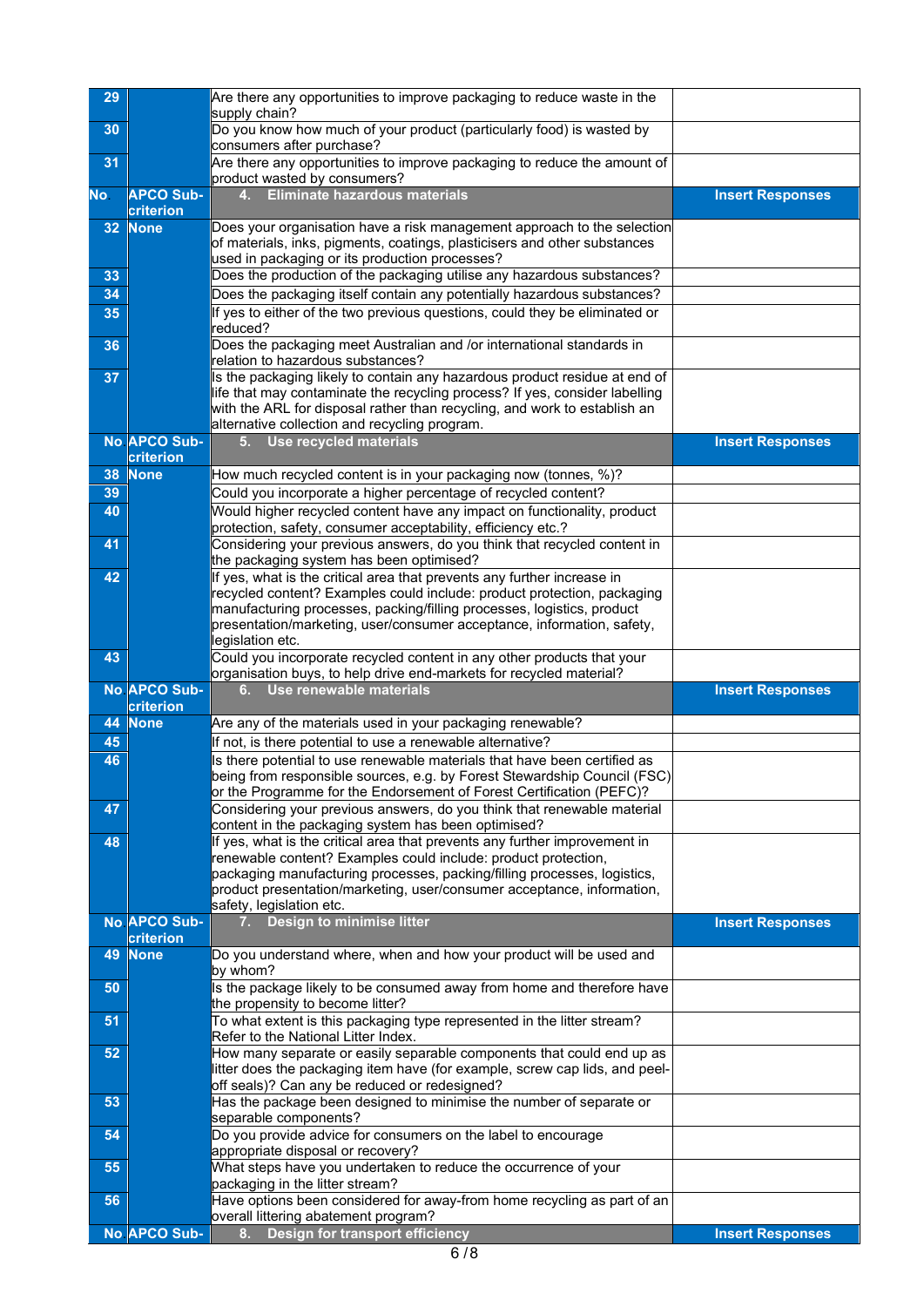|     | criterion           |                                                                                                                                                              |                         |
|-----|---------------------|--------------------------------------------------------------------------------------------------------------------------------------------------------------|-------------------------|
| 57  | <b>None</b>         | Is there any potential to improve pallet utilisation by redesigning the                                                                                      |                         |
|     |                     | primary packaging or distribution packaging?                                                                                                                 |                         |
| 58  |                     | Are you optimising pallet utilisation and truck height? Are there any                                                                                        |                         |
|     |                     | efficiencies that can be achieved?                                                                                                                           |                         |
| 59  |                     | Consider any trade-offs and how they could be managed, for example soft<br>plastics are lightweight but may be more challenging to recycle.                  |                         |
| 60  |                     | Is there an opportunity to switch to more efficient vehicles, hybrid vehicles                                                                                |                         |
|     |                     | or renewable energy sources for your distribution fleet?                                                                                                     |                         |
| 61  |                     | Could you use back-loading to collect and recycle used packaging from                                                                                        |                         |
|     |                     | customers as a value adding service?                                                                                                                         |                         |
|     | <b>No APCO Sub-</b> | <b>Design for accessibility</b><br>9.                                                                                                                        | <b>Insert Responses</b> |
|     | criterion           |                                                                                                                                                              |                         |
| 62  | <b>None</b>         | Has the consumer's ability to access the product within the packaging                                                                                        |                         |
|     |                     | been adequately considered in the design process? For example, has a                                                                                         |                         |
|     |                     | consumer specialist analysed the actions required to interact with the                                                                                       |                         |
| 63  |                     | product?<br>Have you considered whether the level of information on the packaging                                                                            |                         |
|     |                     | ensures the consumer is aware of its contents and how to open the                                                                                            |                         |
|     |                     | package?                                                                                                                                                     |                         |
| 64  |                     | Have you considered the demographic of the consumer who will use the                                                                                         |                         |
|     |                     | product? Are there any limiting factors typically associated with these                                                                                      |                         |
|     |                     | consumers?                                                                                                                                                   |                         |
| 65  |                     | Can changes be made to improve the ability of the consumer to use the                                                                                        |                         |
|     |                     | product without compromising safety, security or quality?                                                                                                    |                         |
| 66  |                     | To what extent has your organisation ever received any complaints in                                                                                         |                         |
|     |                     | relation to accessibility of packaging?                                                                                                                      |                         |
| 67  |                     | Could an alternative design be used efficiently to minimise the requirement<br>for tools such as a knife or scissors? The use of tools, knives, and scissors |                         |
|     |                     | should be avoided.                                                                                                                                           |                         |
| 68  |                     | Have easy open features been clearly explained or performance tested by                                                                                      |                         |
|     |                     | Arthritis Australia?                                                                                                                                         |                         |
| No. | <b>APCO Sub-</b>    | 10. Provide consumer information on environmental                                                                                                            | <b>Insert Responses</b> |
|     | criterion           | sustainability                                                                                                                                               |                         |
| 69  | <b>None</b>         | Will any environmental claims be made about the packaging item?                                                                                              |                         |
| 70  |                     | Has appropriate information about litter prevention been included on all                                                                                     |                         |
|     |                     | packaging of products likely to be consumed away from home?                                                                                                  |                         |
| 71  |                     | What environmental issues have been considered during development of<br>the product's marketing strategy, for example, use of environmental                  |                         |
|     |                     | claims, logos and consumer education?                                                                                                                        |                         |
| 72  |                     | If the Australasian Recycling Label is to be used on the packaging, have                                                                                     |                         |
|     |                     | you identified existing systems that will be able to recycle the packaging?                                                                                  |                         |
|     |                     | Refer to PREP.                                                                                                                                               |                         |
| 73  |                     | If a composting logo is to be used on the packaging, have you identified                                                                                     |                         |
|     |                     | existing systems that will be able to compost the packaging? Refer to the                                                                                    |                         |
|     |                     | Australian Standard 4736-2006 - Biodegradable plastics suitable for                                                                                          |                         |
|     |                     | composting and other microbial treatment, and Australian Standard AS                                                                                         |                         |
|     |                     | 5810-2010 - Biodegradable plastics - Biodegradable plastics suitable for                                                                                     |                         |
| 74  |                     | home composting.<br>If a recycled content claim is made, is the minimum level of recycled                                                                    |                         |
|     |                     | content specified in accordance with AS/NZS 14021?                                                                                                           |                         |